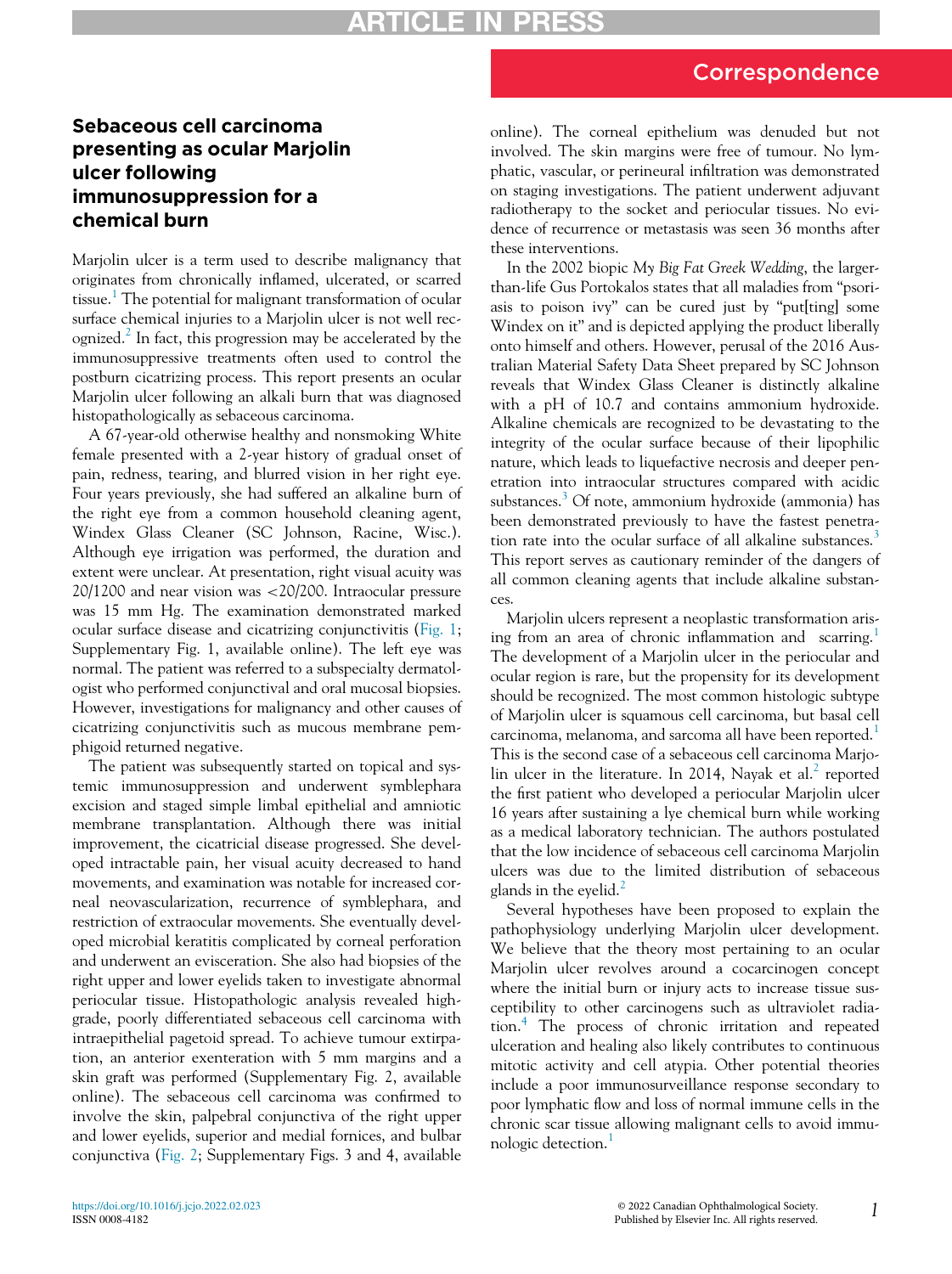## **ARTICLE IN PRE**

Can J Ophthalmol Volume  $\blacksquare$ , Number  $\blacksquare$ ,  $\blacksquare$  2022

<span id="page-1-2"></span>

Fig. 1—Slit-lamp photograph of the right eye demonstrating marked postburn ocular surface inflammation consistent with a cicatrizing conjunctivitis with associated severe dry eye disease and both limbal and conjunctival stem cell failure. Signs observed include periocular erythema, chemosis, significant madarosis inferiorly, trichiasis, central corneal scarring, inferior corneal vascularization, evidence of previous corneal melting, temporal and nasal symblephara, and severe foreshortening and scarring of the inferior fornix.

Immunosuppression also likely exacerbates and accelerates the malignant transformation of a Marjolin ulcer. We believe that the intensive topical and systemic immunosuppressive regime in our patient may have contributed to the development of her neoplasm. In a comparable study, an ocular surface squamous neoplasia developed in a patient 3 years following the start of immunosuppressive therapy for a living-related conjunctival limbal allograft.<sup>[5](#page-1-6)</sup> We also postulate this to be the reason for the shorter timeframe of Marjolin ulcer development in our patient when compared with the patient of Nayak et al.<sup>2</sup> Our case also may represent the increasingly recognized "acute" variant of Marjolin ulcer.<sup>[1](#page-1-0)</sup>

As with most malignancies, early detection and treatment of Marjolin ulcers likely will yield more positive outcomes.

<span id="page-1-6"></span><span id="page-1-5"></span><span id="page-1-4"></span><span id="page-1-3"></span><span id="page-1-1"></span><span id="page-1-0"></span>

Fig. 2—Multiple foci of high-grade, poorly differentiated sebaceous cell carcinoma demonstrating pagetoid intraepithelial spread (top left). (Haematoxylin & Eosin stain). Note the intradermal nest of invasive sebaceous carcinoma exhibiting central comedo-type necrosis (bottom right).

Factors that may arouse a clinician's suspicion include the presence of an ulcer that persists for more than 3 months, rolled or everted wound margins, a foul-smelling discharge, or an increase in size, pain, or bleeding.<sup>[1](#page-1-0)</sup> Recently, guidelines for the surgical management of Marjolin ulcers have been published. $<sup>1</sup>$  $<sup>1</sup>$  $<sup>1</sup>$ </sup>

In conclusion, the potential for malignant transformation of ocular and periocular chemical injuries into Marjolin ulcers needs to be recognized. Sebaceous cell carcinomas should be included in the potential spectrum of histopathologic subtypes. Furthermore, this case raises an important consideration when initiating topical and (or) systemic immunosuppression for severe postburn cicatrizing disease, stem cell failure, and transplantation surgeries. We recommend that patients with previous chemical ocular burns, especially those started on immunosuppressive therapy, should be carefully evaluated, monitored, and counselled for the potential risk of Marjolin ulcer development.

#### Supplementary Materials

Supplementary material associated with this article can be found in the online version at doi[:10.1016/j.](https://doi.org/10.1016/j.jcjo.2022.02.023) [jcjo.2022.02.023.](https://doi.org/10.1016/j.jcjo.2022.02.023)

#### Brendon W.H. Lee,  $*\rightarrow$  Simon F. Taylor,<sup>†</sup> Andrew Gal,<sup>§</sup> Dedee F. Murrell,\*<sup>, ||</sup> Minas T. Coroneo\*<sup>,†</sup>

\*University of New South Wales, Sydney, Australia; <sup>T</sup>Sydney Medical School, University of Sydney, Sydney, Australia; <sup>‡</sup>Prince of Wales Hospital, Sydney, Australia; <sup>§</sup>Histopath Diagnostic Services, Sydney, Australia; <sup>"</sup>St George Hospital, Sydney, Australia.

Originally received Dec. 12, 2021. Final revision Feb. 22, 2022. Accepted Feb. 28, 2022.

Correspondence to Brendon W. H. Lee, MD; [brendon-lee@live.](mailto:brendon-lee@live.com.au) [com.au](mailto:brendon-lee@live.com.au).

#### References

- 1. [Burusapat C, Wanichjaroen N, Wongprakob N, Satayasoon](http://refhub.elsevier.com/S0008-4182(22)00086-2/sbref0001)[torn K. Characteristics of Marjolin](http://refhub.elsevier.com/S0008-4182(22)00086-2/sbref0001)'s ulcers in 21st century: a [retrospective study, systematic review, and surgical guideline](http://refhub.elsevier.com/S0008-4182(22)00086-2/sbref0001) [recommendation. J Burn Care Res 2021;42:152](http://refhub.elsevier.com/S0008-4182(22)00086-2/sbref0001)–66.
- 2. [Nayak NV, Lambert WC, Mirani N, Langer PD. Periocular](http://refhub.elsevier.com/S0008-4182(22)00086-2/sbref0002) [sebaceous cell carcinoma following chemical burn: a unique](http://refhub.elsevier.com/S0008-4182(22)00086-2/sbref0002) [case of a Marjolin ulcer. Ophthalmic Plast Reconstr Surg](http://refhub.elsevier.com/S0008-4182(22)00086-2/sbref0002) [2014;30:e145](http://refhub.elsevier.com/S0008-4182(22)00086-2/sbref0002)–7.
- 3. [Ghosh S, Salvador-Culla B, Kotagiri A, et al. Acute chemical](http://refhub.elsevier.com/S0008-4182(22)00086-2/sbref0003) [eye injury and limbal stem cell de](http://refhub.elsevier.com/S0008-4182(22)00086-2/sbref0003)ficiency: a prospective study [in the United Kingdom. Cornea 2019;38:8](http://refhub.elsevier.com/S0008-4182(22)00086-2/sbref0003)–12.
- 4. [K](http://refhub.elsevier.com/S0008-4182(22)00086-2/sbref0004)önigová [R, Rychterov](http://refhub.elsevier.com/S0008-4182(22)00086-2/sbref0004)á V. Marjolin'[s ulcer. Acta Chir Plast](http://refhub.elsevier.com/S0008-4182(22)00086-2/sbref0004) [2000;42:91](http://refhub.elsevier.com/S0008-4182(22)00086-2/sbref0004)–4.
- 5. [Shah KJ, Mogilishetty G, Holland EJ. Ocular surface squa](http://refhub.elsevier.com/S0008-4182(22)00086-2/sbref0005)[mous neoplasia in a living-related conjunctival limbal allo](http://refhub.elsevier.com/S0008-4182(22)00086-2/sbref0005)[graft. Cornea 2016;35:274](http://refhub.elsevier.com/S0008-4182(22)00086-2/sbref0005)–6.